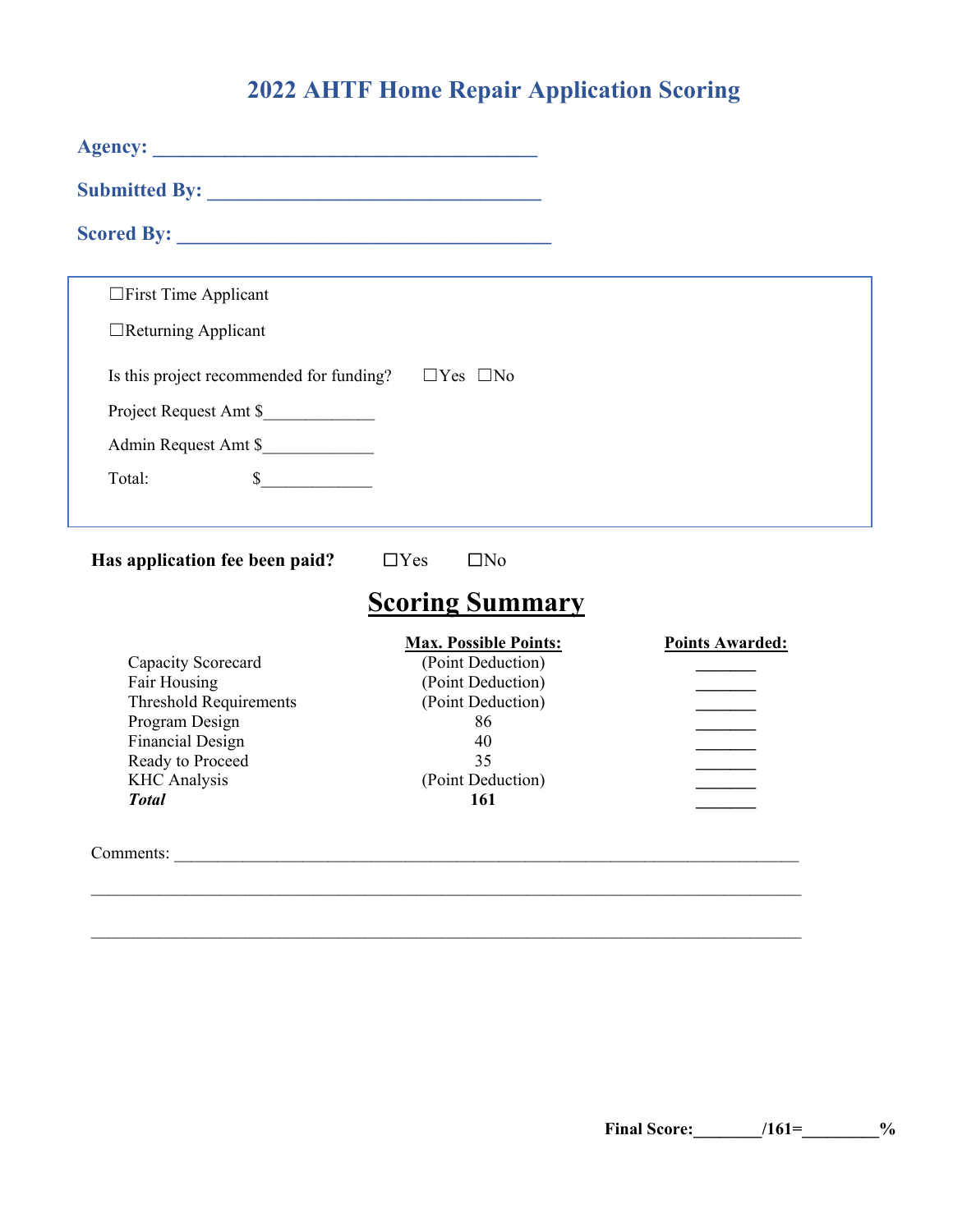# **2022 AHTF Home Repair Application Checklist**

### **Applicants must have the following attachments**:

- Summary of Sources and Uses Spreadsheet  $\Box$
- IRS 501 (c)(3) Determination Letter
- **EXECUTE:** AHTF Certifications and Assurances
- Additional Funding Sources Commitment Letters/ Supporting Documents
	- Resume of ONE staff person working with program
- П Resume of construction manager, if applicable

# **SECTION ONE: CAPACITY SCORECARD**

1. KHC Capacity Scorecard (deductions up to -10 pts. max)

#### **Total Point Deduction\_\_\_\_\_**

2. Fair Housing: Applicant described each impediment of fair housing that was selected (deductions up to -5 pts. max)

#### **Total Point Deduction\_\_\_\_\_**

## **SECTION TWO: THRESHOLD REQUIREMENTS**

- 1. Did the applicant meet all KHC Threshold Requirements?
	- ☐Yes
	- $\Box$ No
- 2. If no, did the applicant provide sufficient explanation to be allowed to proceed with application?

 $\Box$ Yes (-15 pts.) Application can proceed with Threshold Requirements failure deduction

 $\square$ No Application is rejected

### **Total Point Deduction\_\_\_\_\_**

# **SECTION THREE: PROGRAM DESIGN- 86 Max. Points**

(PD Question 1) Applicant described organizations experience with home repair projects (including rate of success with project completion, with unit completion totals.) (10 pts. max)

- $\Box$  10 pts. Applicant has over 5 years demonstrated success administering a home repair program  $\square$  7 pts. Applicant has 3 to 5 years demonstrated success administering a home repair program  $\Box$  3 pts. Applicant has 1 to 3 years demonstrated success administering a home repair program
- $\Box$  0 pts. Applicant has less than 1 year demonstrated success administering a home repair program

(PD Question 2) Applicant demonstrated home repair production capacity via a reported average yearly production rate (8 pts. max)

- $\Box$  8 pts. Average of 20+ units rehabbed per year
- $\square$  5 pts. Average of 15-20 units rehabbed per year
- $\Box$  3 pts. Average of 6-10 units rehabbed per year
- $\Box$  1 pt. Average of 1-5 units rehabbed per year
- $\Box$  0 pts. No demonstrated past unit production

(PD Question 3-3a) Applicant described why they are targeting the specific population(s) that they have selected and how this population will be made aware of the program.

pts.  $(5 \text{ pts. max})$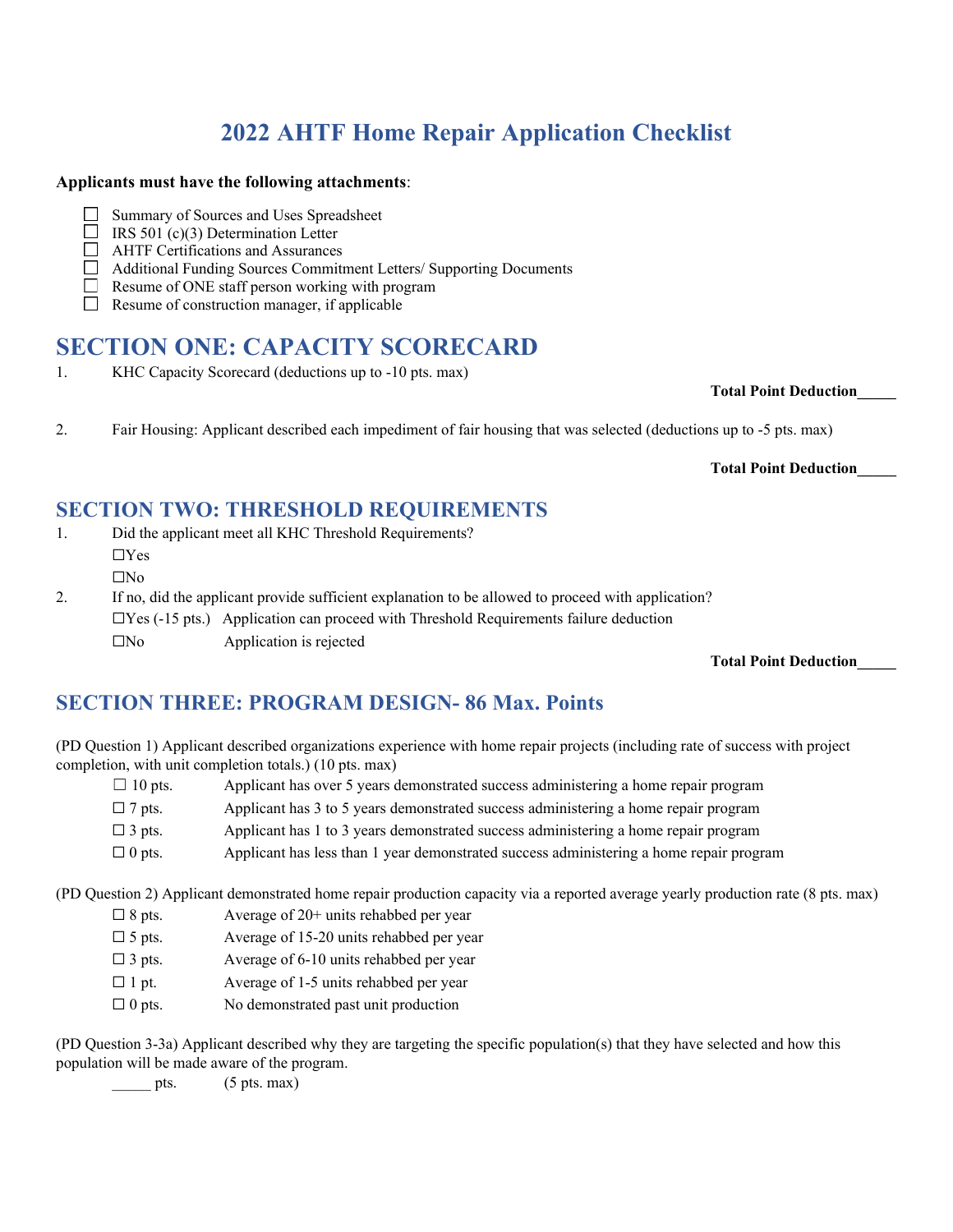(PD Question 4) Applicant described project, including information about the targeted geography and surrounding neighborhood, characteristics, and other relevant program information (5 pts. max)

- $\square$  5 pts. Applicant described  $\Box$  3 pts. Applicant somewhat described
- $\Box$  0 pts. Applicant's description lacked sufficient detail

(PD Question 5) Applicant discussed agencies methods of evaluating potential Home Repair clients, evaluation of housing conditions, and execution of repair work write ups (20 pts. max)

| $\Box$ 20 pts. | Applicant described                              |
|----------------|--------------------------------------------------|
| $\Box$ 10 pts. | Applicant somewhat described                     |
| $\Box$ 0 pts.  | Applicant's description lacked sufficient detail |

(PD Question 6) Applicant describes how assisted homes will meet Minimum Habitability Standards (MHS) (5 pts. max)

| $\Box$ 5 pts. | Applicant described                              |
|---------------|--------------------------------------------------|
| $\Box$ 3 pts. | Applicant somewhat described                     |
| $\Box$ 0 pts. | Applicant's description lacked sufficient detail |

(PD Question 7) Is number of units proposed reasonable given applicant's production capacity as demonstrated by past unit production history? (3 pts. max)

| $\Box$ 3 pts. | <b>Yes</b>     |
|---------------|----------------|
| $\Box$ 0 pts. | N <sub>0</sub> |

(PD Question 8) Percentage of units in a rural area(s) as designated by USDA Rural Development? **(Not Scored-for informational purposes only)**

(PD Question 10) Applicant described other partners who will be assisting with this project, and their relationship with the agency, including name of partnering agency, contact person, and how they will assist. (5 pts. max)

| $\Box$ 5 pts. | Applicant described          |
|---------------|------------------------------|
| $\Box$ 3 pts. | Applicant somewhat described |

 $\Box$  0 pts. Applicant description lacked sufficient detail

(PD Question 11) Applicant identified additional funding streams for their Home Repair program (5 pts. max)

| $\Box$ 5 pts. | Applicant identified additional funding streams |
|---------------|-------------------------------------------------|
|---------------|-------------------------------------------------|

 $\Box$  0 pts. No additional funding streams identified

(PD Question 12) Applicant has documented commitment of additional funds from funding sources for their Home Repair program (5 pts. max)

| $\Box$ 5 pts. | 10% or more in additional funds                            |
|---------------|------------------------------------------------------------|
| $\Box$ 3 pts. | $5\%$ - 9.9% in additional funds                           |
| $\Box$ 1 pt.  | $1\%$ - 4.9% in additional funds                           |
| $\Box$ 0 pts. | Less than 1% OR no committed additional funding identified |

(PD Question 16) Applicant attached documentation of additional funds from non-KHC funding sources for their Home Repair program if applicable (5 pts)

- $\square$  5 pts Applicant attached documentation for non-KHC funding sources or did not have additional non-KHC funding sources
- $\Box$  0 pts Applicant identified additional funds from non-KHC sources but did not include attachments

(PD Question 17-17a) Applicant described and explains in detail the counseling process for the Home Repair program, including a step-by-step process for working with homeowners and provided supporting documents, such as process descriptions, flyers, etc. (5 pts. max)

 $\square$  5 pts. Applicant described and explained  $\Box$  3 pts. Applicant somewhat described and explained  $\Box$  1 pt. Applicant did not describe or explain  $\Box$  -10 pts. Applicant does not have a counseling program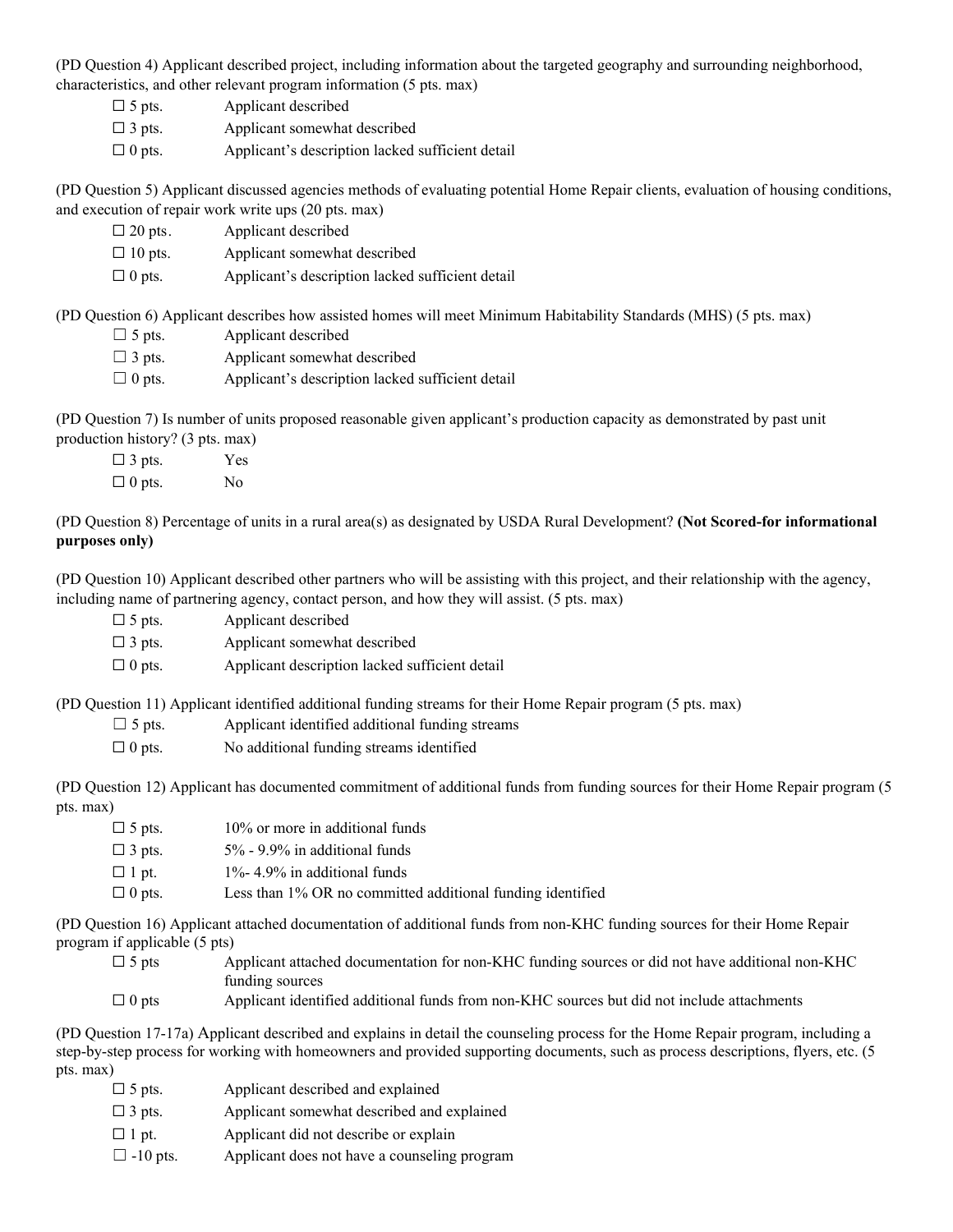(PD Question 18) Applicant described pre-construction conference process, including participants and topics discussed (5 pts. max)

| $\Box$ 5 pts. | Applicant described                              |
|---------------|--------------------------------------------------|
| $\Box$ 3 pts. | Applicant somewhat described                     |
| $\Box$ 0 pts. | Applicant's description lacked sufficient detail |

## **SECTION FOUR: FINANCIAL DESIGN- 40 Max. Points**

(Summary of Sources and Uses attachment) Applicant's Summary of Sources and Uses appears to be correct (20 pts. max)

- □ 20 pts. Summary of Sources and Uses appeared correct; appears to be sufficient funds budgeted to undertake the project
	- $\Box$  10 pts. Summary of Sources and Uses contained minor errors or inconsistencies with application narrative
	- $\Box$  0 pts. Summary of Sources and Uses contained significant errors or discrepancies OR reveals there may not be sufficient funds to undertake the project.

(FD Question 1) Applicant uses KHC's imposed cap of \$15,000 per unit OR applicant explained why there is a cap less than \$15,000 per unit (5 pts. max)

| $\Box$ 5 pts. | Applicant does not have a cap less than KHC OR gives adequate explanation of why a cap less than the |
|---------------|------------------------------------------------------------------------------------------------------|
|               | KHC imposed amount is implemented by the agency                                                      |
| $\Box$ 3 pts. | Somewhat explained reason(s) for having a cap less than KHC's imposed amount of \$15,000 per unit    |
| $\Box$ 0 pts. | Applicant did not describe or explain                                                                |

(FD Question 2-3) Applicant has documented a line of credit of sufficient organizational capital to cover costs in excess of \$15,000 of construction costs per unit. (10 pts. max)

| $\Box$ 10 pts. | Applicant has documented access to credit or capital to cover excess costs at an amount over 10% of<br>requested funding |
|----------------|--------------------------------------------------------------------------------------------------------------------------|
| $\Box$ 7 pts.  | Applicant has documented access to credit or capital to cover excess costs at an amount 7.5%-10% of<br>requested funding |
| $\Box$ 5 pts.  | Applicant has documented access to credit or capital to cover excess costs at an amount 5-7.4% of<br>requested funding   |
| $\Box$ 2 pts.  | Applicant has documented access to credit or capital to cover excess costs at an amount 1-4.9% of<br>requested funding   |
| $\Box$ 0 pts.  | Applicant does not have access to credit or capital to cover excess costs                                                |

(FD Question 4) Applicant describes how they are able to initiate the construction of the first unit and included plans for sustaining operations while waiting reimbursement (5 pts. max)

| $\Box$ 5 pts. | Applicant described                                                |
|---------------|--------------------------------------------------------------------|
| $\Box$ 3 pts. | Applicant somewhat described                                       |
| $\Box$ 0 pts. | Applicant did not describe OR description lacked sufficient detail |

## **SECTION FIVE: READY TO PROCEED- 35 Max. Points**

(RTP Question 1-1a) Applicant has an existing waiting list and describes the make-up of the list, including average incomes, and special populations. (5 pts. max)

| $\Box$ 5 pts. | Applicant has an existing waiting list and described the make-up of the list                              |
|---------------|-----------------------------------------------------------------------------------------------------------|
| $\Box$ 3 pts. | Applicant has an existing waiting list and somewhat described the make-up of the list                     |
| $\Box$ 0 pts. | Applicant does not have an existing waiting list OR did not sufficiently describe the make-up of the list |

(RTP Question 1b) If applicant does not have an existing waiting list, applicant explains when a waiting list will be started and how the applicant will find participants to add to the list. (3 pts. max)

| $\Box$ 3 pts. | Applicant has an existing waiting list OR described how they would implement a waiting list |
|---------------|---------------------------------------------------------------------------------------------|
| $\Box$ 0 pts. | Applicant did not adequately describe                                                       |

(RTP Question 2) Applicant described marketing/outreach plan for the AHTF Home Repair Program, including target audiences, strategies, and how applicant will identify eligible candidates. (10 pts. max)